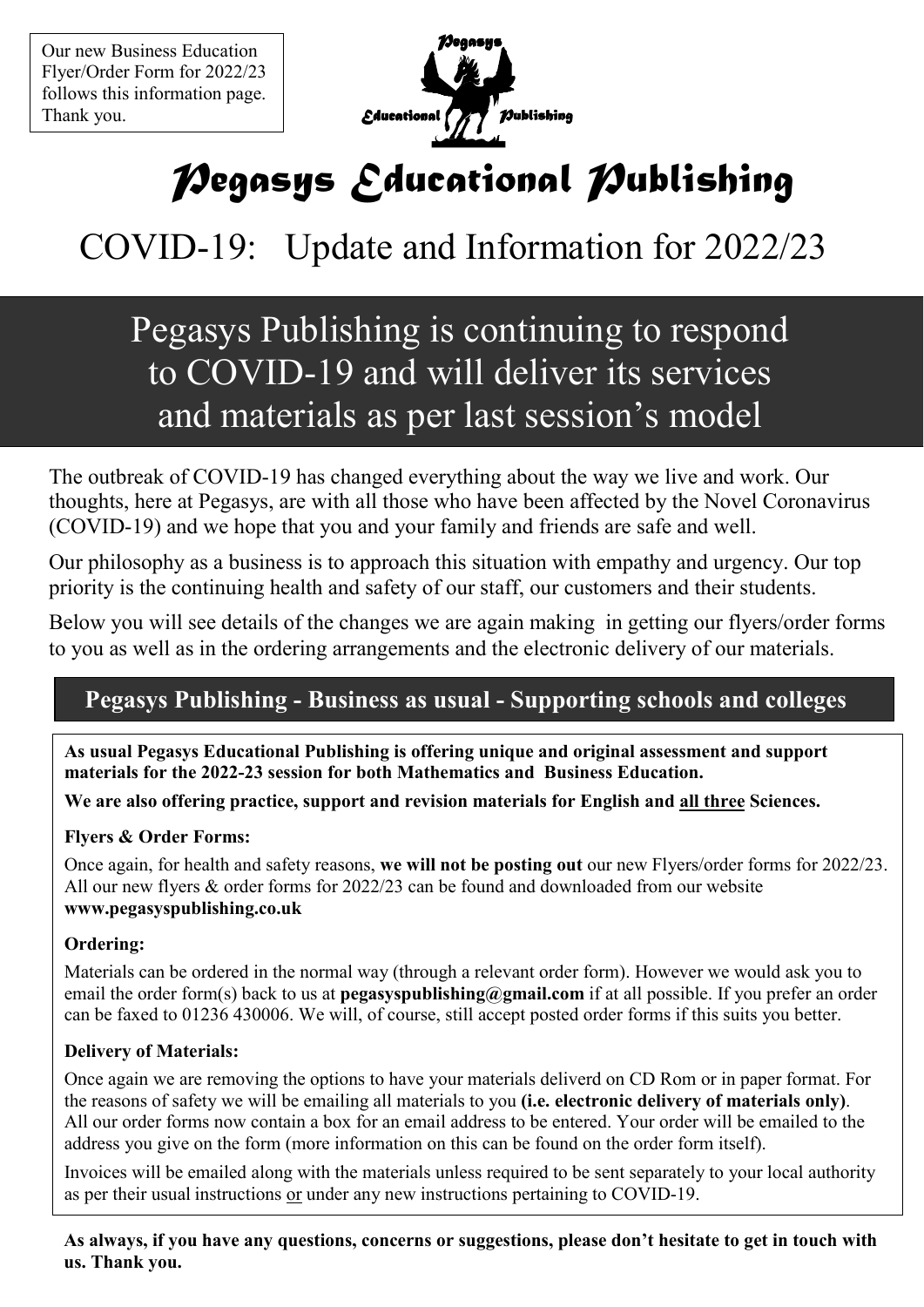Our email address …. **pegasyspublishing@gmail.com**

Our website ….

**www.pegasyspublishing.co.uk**

…



Serving Scottish education since 1995!

## *Pegasys Educational Publishing*

# **Prelim/Practice Examinations 2022/2023**

# **BUSINESS MANAGEMENT ADMINISTRATION ACCOUNTING**

Please read *All our papers dated 2022/2023 are sight unseen and all questions within are unique and original to this session.* 

> *These papers are not in the public domain and come sealed with a security seal.*

 *Detailed guidance notes re: security and validity will accompany each order.*

 **Prelim/Practice Papers -** *provide a realistic examination experience for your students.*

Newest up to date timings& struppedance<br>markallocations<br>markallocations acrossall our prelims!!!

- **CFE Higher Business Management Prelim 2022/2023**
- **CFE 3ational 5 Business Management Prelim/Practice Exam 2022/2023**
- **CFE Higher Administration & IT Prelim 2022/23 (full unique Assignment included)**
- **CFE 3ational 5 Administration & IT Prelim/Practice Exam 2022/2023**
- **CFE Higher Accounting Prelim 2022/2023**
- **CFE 3ational 5 Accounting Prelim/Practice Examination 2022/2023**
	- **\* All papers are accompanied by detailed marking schemes**
	- **\* 3o copyright problems copy as many as you need within your own establishment**
	- **\* All content proofed for suitability, accuracy and difficulty**



**We are aware that changes in content, timings & mark allocations have now been in a semi-fluid state for all SQA courses and examinations over the last few years. All our prelims will mirror any changes. Any further alterations coming to light after the publication of this flyer, will be taken into account, and applied, by the time our prelims are published and delivered to establishments. Thank you.**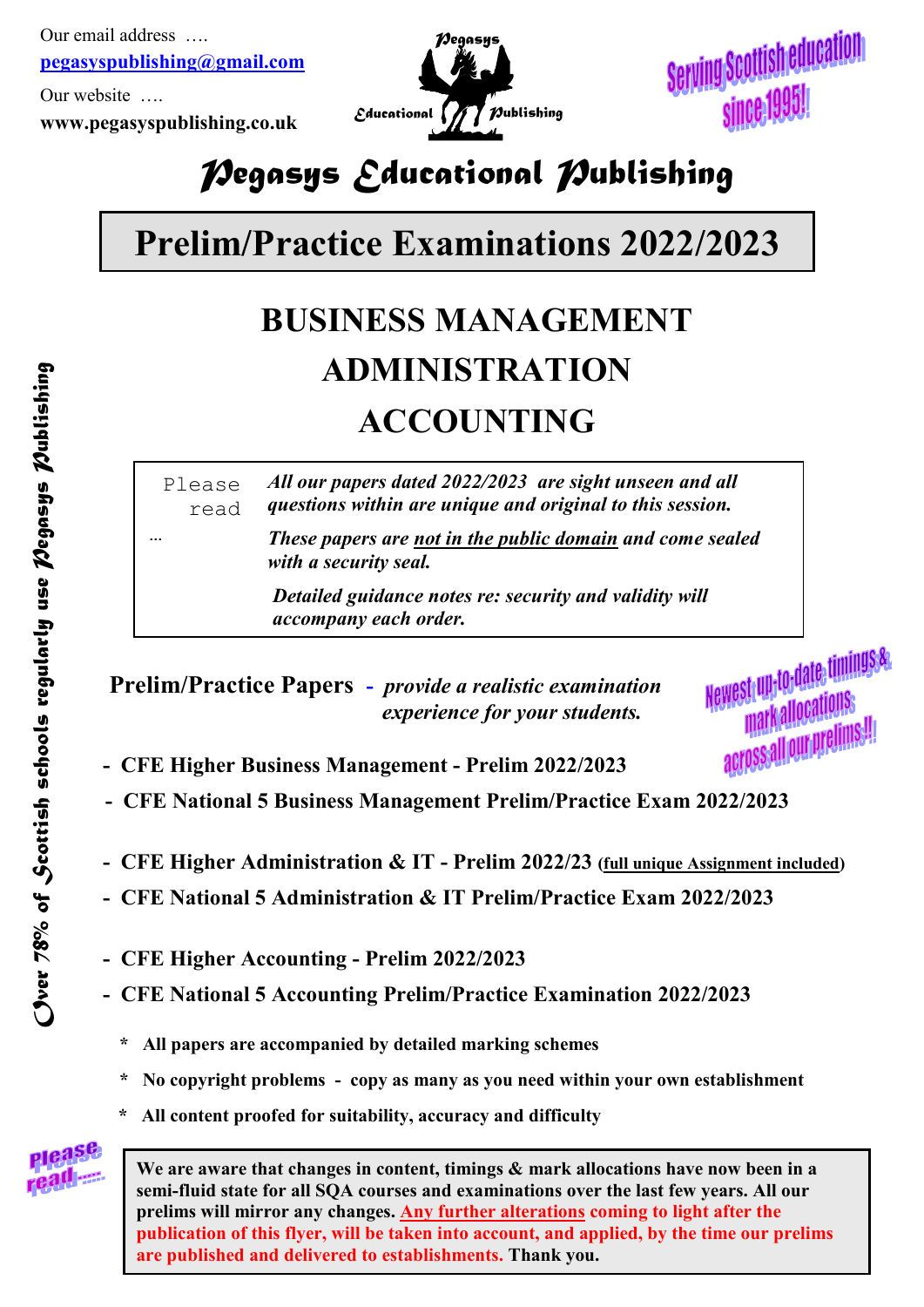## **CFE Higher Business Management - Prelim Examination 2022/2023**

 **Prelim paper for the new CFE Higher 3Q covering all the topics from the three mandatory units …** *Understanding Business***,** *Management of People and Finance* **and** *Management of Marketing and Operations***.**

**All questions are original and unseen – unique to 2022/2023**

 The examination follows the **new 2019 CFE Higher 3Q** examination format in **content**, **structure** and **timing** (2 hours 45 minutes)**.**



 **Section 1 –** Case Study ….. compulsory questions – **30 marks**.

**Section 2 –** Extended response course questions - **60 marks** (all questions in this section are compulsory).

The questions will be set at a standard that mirrors the requirements of the final assessment.

 This would constitute evidence of pupils working beyond the "basic competency level" as well as being an invaluable aid in preparing pupils to sit the final examination.

 *The paper will be balanced with marks correctly allocated across the outcomes following the new external assessment specifications.* **A detailed marking scheme is included.**

### **CFE 3ational 5 Business Management - Prelim Examination Paper 2022/2023**

 **3ational 5 Business Management Practice/Prelim examination paper 2022/2023 covering all the topics in the three mandatory units** *Understanding Business, Management of People* **and** *Management of Marketing and Operations***.**

This practice paper mirrors the new SQA National 5 Business Management examination format.

 **This prelim examination paper has been extended by 20 marks and is therefore now out of a total of 90 marks.** 

Predicted total duration - 1 hour 55 mins. **A detailed marking scheme is included.** 

 **All questions are original, unseen and unique to 2022/2023**.

## **CFE Higher Administration & IT – Prelim Examination 2022/2023**

#### **Prelims/Assessments provided for both Added Value components of the course assessment. Component 1 – Question Paper (1 hour 30 minutes)**

This will assess skills, knowledge and understanding from the mandatory information on course coverage in the *Administrative Theory and Practice*  and *Communication in Administration* Units.



**All questions are original, unseen and unique to 2022/2023!!**

- Section 1 will contain a stimulus and candidates will be required to apply their responses to the stimulus when answering the questions. **Section 1 will be worth 10 marks.**
- Questions in **Section 2 will be worth 40 marks** and will draw from other areas of the course and will consist of a range of short and extended response questions. These questions will not require reference to the stimulus text.

#### **Component 2 – "Assignment"**

 $\overline{\phantom{a}}$ 

ļ

This sample assignment will give learners an opportunity to demonstrate the following:

- use of complex IT functions in word processing, spreadsheets, databases, desktop publishing, and presentation software to produce, process and manage information and solve problems in unfamiliar contexts
- skills in electronic research to source complex information
- skills in effective communication, taking account of its context, purpose and audience
- a wide range of administrative skills related to planning and organising to complete the assignment

**Detailed marking schemes are included, following new conventions for command words.**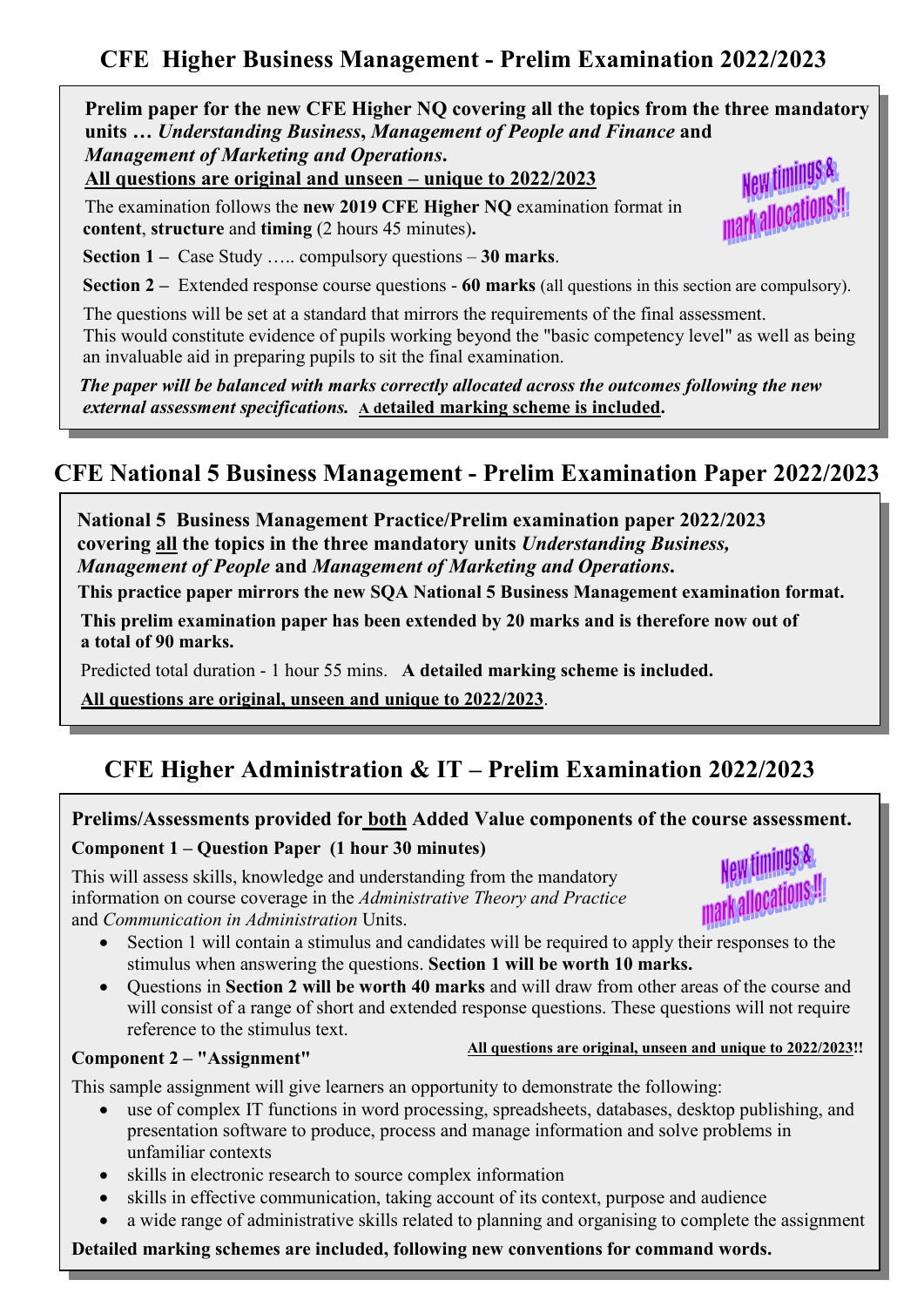## **CFE 3ational 5 Administration & IT - Prelim/Practice Paper 2022/2023**

#### **Component 1 – Question Paper**

This component will give candidates the opportunity to demonstrate .....

… use of IT functions in spreadsheet, database applications to produce and process information, skills in problem-solving and knowledge of administration theory.

### **50 marks are allocated to this assessment and all questions/tasks are mandatory.**

#### **Component 2 – Assignment**

 $\overline{\phantom{a}}$ 

 $\overline{\phantom{a}}$ 

L

This component will give candidates the opportunity to demonstrate .....

… skills in using IT functions in word processing, desk-top publishing, and presentations to produce and process information; skills in using technology for investigation and for electronic communication; skills in problem-solving; knowledge of administration theory.

**70 marks are allocated to this assessment and all questions/tasks are mandatory.** 

## **CFE Higher Accounting - Prelim Examination 2022/2023**

**Prelim paper for the new CFE Higher Accounting NO covering all the topics from the three mandatory units …** *Preparing Financial Accounting Information***,** *Preparing Management Accounting Information* **and** *Analysing Accounting Information***.**

The examination follows the **new 2019 CFE Higher NO** examination format in **content**, **structure** and **timing** (2 hours 30 minutes)**.**

 **Section 1 –** Consists of **two** mandatory questions (40 marks each) and is worth **80 marks**.

**Section 2 –** Consists of **two** mandatory questions (20 marks each) and is worth **40 marks**.

 *The paper will be balanced with marks correctly allocated across the outcomes following the new external assessment specifications.* **A detailed marking scheme is included.**

## **CFE 3ational 5 Accounting - Prelim/Practice Examination Paper 2022/2023**

**3ational 5 Accounting Practice/Prelim examination paper 2022/2023 covering all the topics in the three mandatory units** *Preparing Financial Accounting Information, Preparing Management Accounting Information* **and** *Analysing Accounting Information***.** 

This practice/prelim paper mirrors the new SQA National 5 Accounting examination format.

 **This prelim examination paper may be extended by 30 marks and would therefore be out of a total of 130 marks (we are awaiting information/confirmation on this).** 

**All questions are original and unseen – unique to 2022/2023**

> **Unique UJULUES**<br>CFE-Materials<br>Les néves de CFE Materials

**Total duration - to be finalised. A detailed marking scheme is included.** 

- **\* All materials will be emailed out late September 2022 (following COVID-19 regulations). Orders received after the above date will usually be dispatched within a few days.**
- **\* Establishments/local authorities will be invoiced for payment as per COVID-19 arrangements.**
- **\* All orders are VAT free. \* We accept orders throughout the year.**
- **\* Contact us ... tel/fax: 01236 430006 email: pegasyspublishing@gmail.com web: www.pegasyspublishing.co.uk**

 *Please use the order form on the next page and send it, via your establishment's finance department, to the email address given on the form . You may, if you prefer, fax your order to* **01236 430006** *or post it to the address given. Due to Covid-19 we would prefer if you either emailed or faxed your order, however we will of course accept orders by post. Thank you.*



**All questions are original and unseen – unique to 2022/2023**

**All questions are original and unseen – unique to 2022/2023**